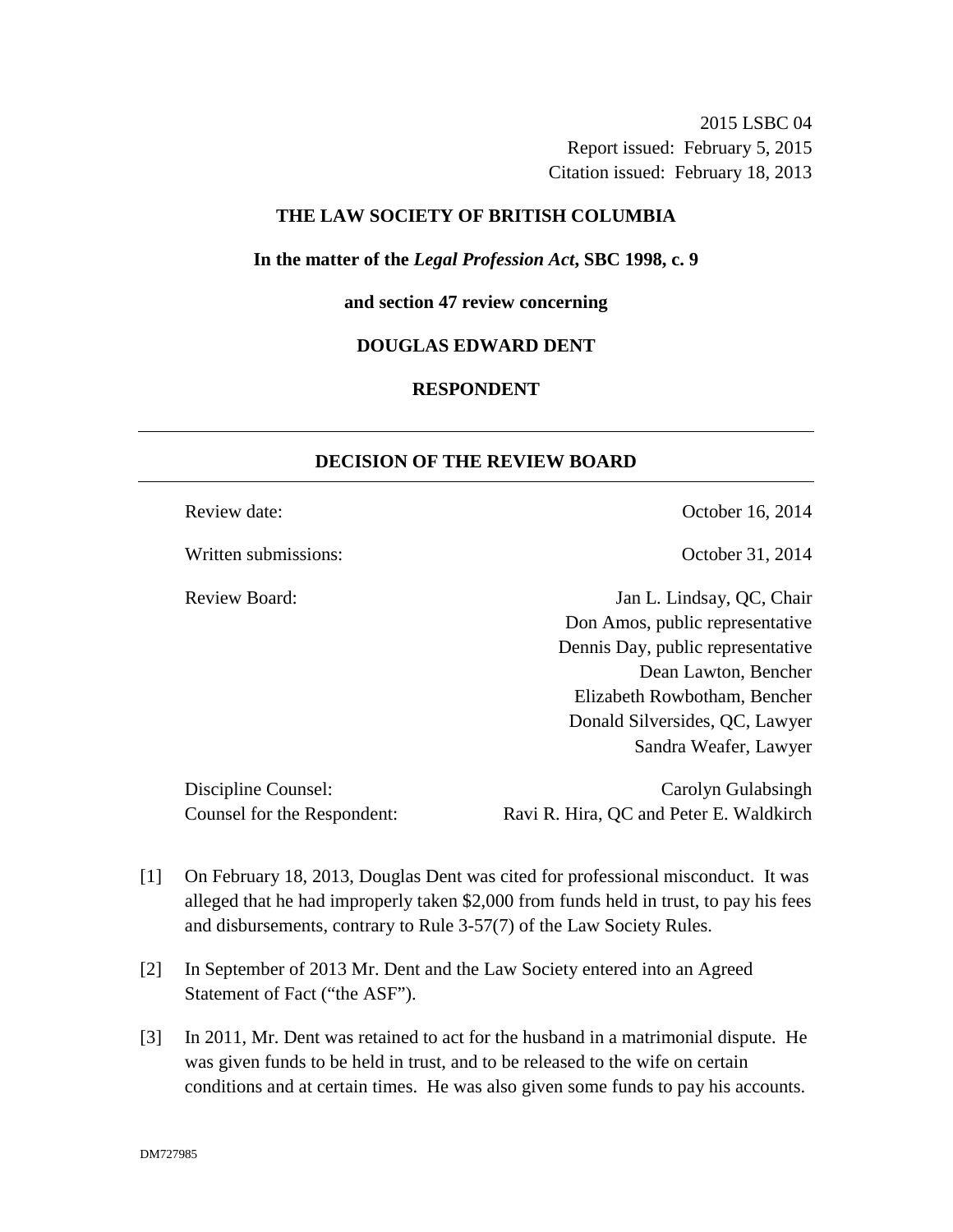Mr. Dent applied some of the funds held for the wife, and not yet released to her, to pay outstanding accounts for fees and disbursements.

[4] Paragraph 20 of the ASF says:

The Respondent says he did so acting on the mistaken but honest belief that he had obtained the express consent of MW verbally on June 18, 2011.

- [5] At paragraph 27 of the ASF, the Respondent admitted that he improperly withdrew funds from trust in order to pay his fees and disbursements, contrary to Rule 3- 57(7) of the Law Society Rules and further, at paragraph 28 that his conduct in doing so constitutes professional misconduct.
- [6] On October 11, 2013 a hearing panel was convened to determine the appropriate disciplinary action. Following a half-day hearing, the hearing panel gave reasons on January 27, 2014, suspending Mr. Dent from the practice of law for 45 days and ordering him to pay costs of \$4,720.
- [7] The Respondent sought a review of the decision and obtained a stay of the suspension.
- [8] This Review took place on October 16, 2014, and at the conclusion of submissions, the Review Board asked for further submissions on whether a suspension was an appropriate sanction for professional misconduct arising from an "honest but mistaken belief".
- [9] We received those further submissions and have concluded that, on the facts of this case (as set out in the ASF), the Respondent's improperly taking funds from trust to pay fees and disbursements while acting on an honest but mistaken belief that he had secured his client's consent, does not warrant a 45 day suspension.
- [10] The ASF includes an admission by the Respondent that his conduct constituted professional misconduct. Implicit in the decision of the hearing panel is a finding of professional misconduct.
- [11] The *Legal Profession Act*, Law Society Rules and the *Professional Conduct Handbook* (the ethical rules in place at the time) do not define or set a test for "professional misconduct". In *Law Society of BC v. Martin,* 2005 LSBC 16, the test is said to be "whether the facts as made out disclose a marked departure from that conduct the Law Society expects of its members; if so, it is professional misconduct." *(Martin,* para [171]) We accept that statement of the test.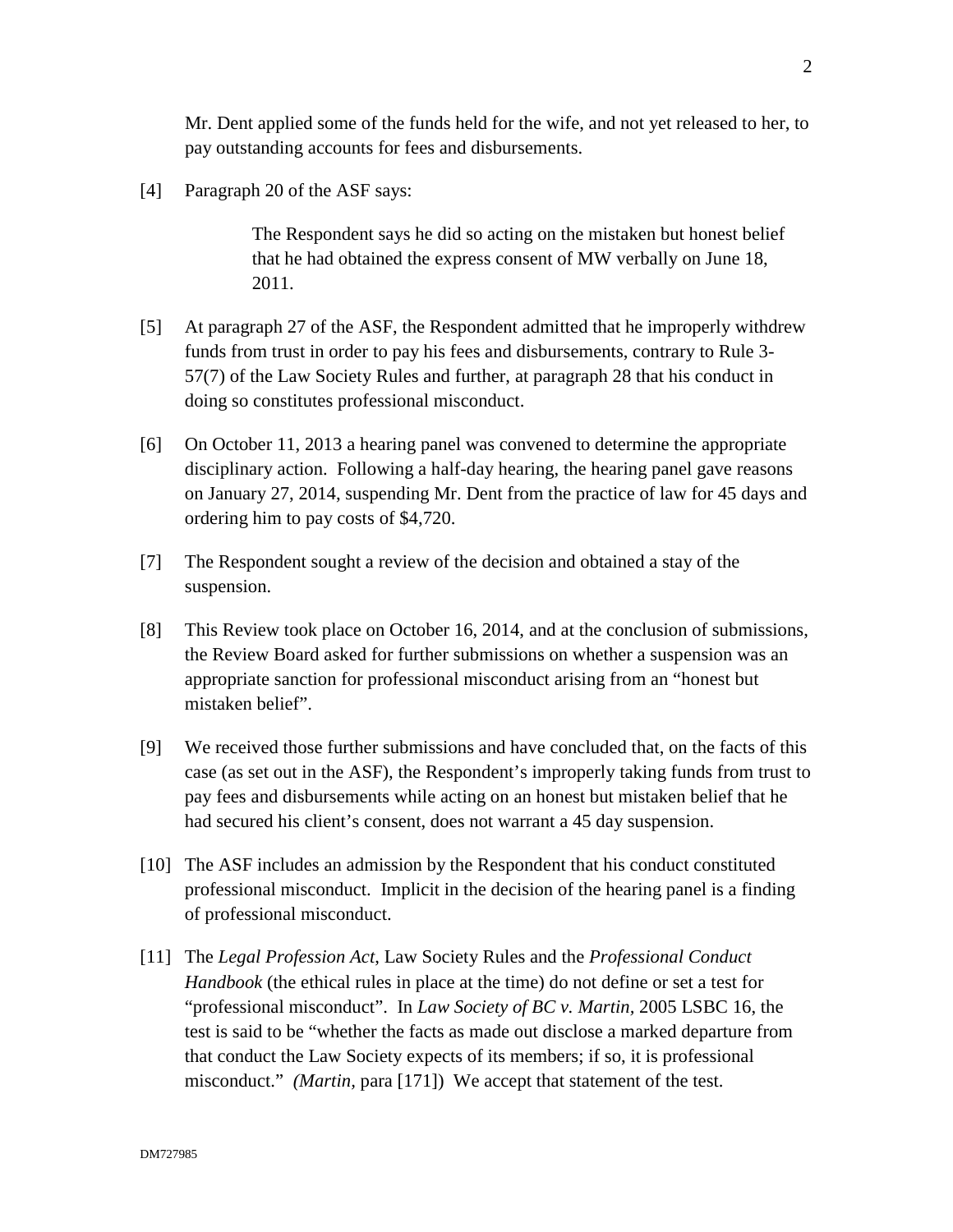- [12] Mr. Dent admits that he did not have his client's clear consent to take the funds from trust. If he had had that consent, he would not have committed professional misconduct. He should have recorded what he believed to be his client's consent, and if he had, the outcome may have been different. He should have been more careful in how he handled the funds held in trust. His conduct is a marked departure from the conduct the Law Society expects of lawyers and from the conduct the public expects of lawyers.
- [13] The proper handling of trust funds is at the heart of the fiduciary duties that lawyers owe to their clients, but it does not follow that every case of improper handling of trust funds should result in a suspension.
- [14] Professional misconduct can encompass a wide range of circumstances and can attract a wide range of disciplinary action. The most egregious professional misconduct will attract the most significant penalty. Here, there is no dispute that the Respondent's improper taking of monies from trust was professional misconduct. The Respondent says that his taking of funds was on an honest but mistaken belief.
- [15] At paragraph 18 of the decision, the panel expressed some concern about the Respondent's "honest belief". However, the Respondent did not give evidence and was not cross-examined on the point. If the hearing panel did not accept the fact of his honest belief, then they should have said so, in clear terms, and should have given reasons. They did not. The only conclusion to be drawn is that the fact was accepted.
- [16] In this case, the Respondent says that he believed he was entitled to transfer funds from trust to pay his fees. There is no suggestion that he did not hold that belief. He was wrong but he was not dishonest. His conduct constitutes professional misconduct but does not warrant a suspension.
- [17] The hearing panel made reference to the Respondent's professional conduct record and specifically to a citation resulting in an adverse finding and a one-month suspension in 2001. The hearing panel discussed that earlier decision and referred to that earlier misconduct but concluded at paragraph 26 not to apply "the concept of progressive discipline." At paragraph 35, the panel again referred to that misconduct when determining a suspension to be the appropriate penalty in this case. The earlier misconduct is distinguishable from the current misconduct, and there were many distinguishing circumstances. This Board agrees with the hearing panel that the concept of progressive discipline should not be applied in this case.